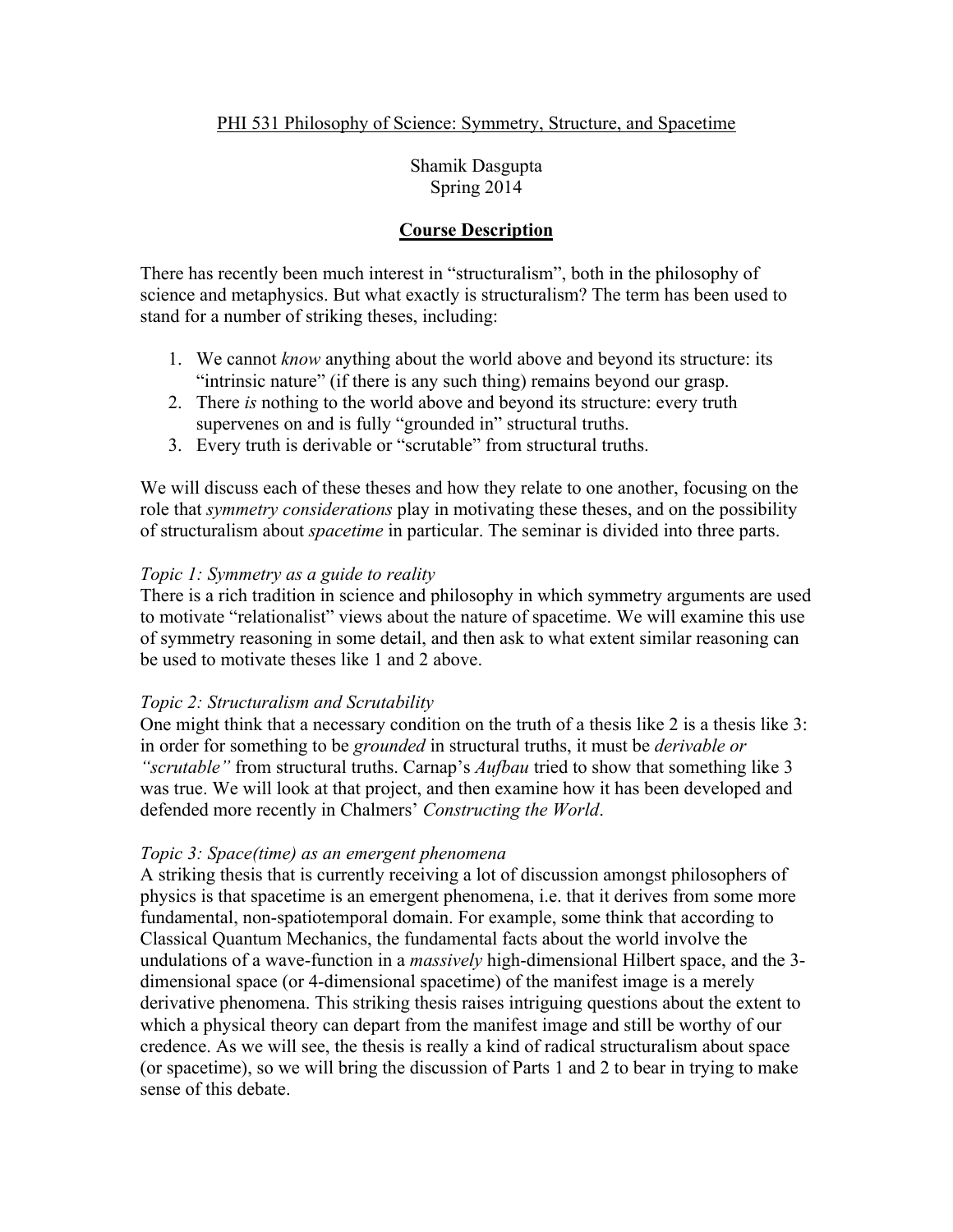## **Syllabus**

All readings will be made available via the Blackboard site. Readings marked \* are optional.

# **Topic 1: Symmetry as a guide to reality**

| Feb 7 <sup>th</sup>                            | Absolutist vs relationalist theories of space<br>Maudlin, <i>Philosophy of Physics: Space and Time chapters 1, 2 and</i><br>3<br>*The Leibniz-Clark Correspondence<br>$\bullet$                                                                                                                                                                                 |  |
|------------------------------------------------|-----------------------------------------------------------------------------------------------------------------------------------------------------------------------------------------------------------------------------------------------------------------------------------------------------------------------------------------------------------------|--|
| Feb 14th                                       | Symmetry as a guide to reality<br>Brading and Castellani, "Symmetries and Invariances in Classical<br>Physics" (skip sections 6 and 7)<br>Earman, World Enough and Spacetime chapter 3, pp. 41-48<br>$\bullet$<br>Baker, "Symmetry and the Metaphysics of Physics", pp. 1157-<br>$\bullet$<br>1162<br>*Dasgupta, "Symmetry as an Epistemic Notion (Twice Over)" |  |
| Feb 21st                                       | Structuralisms<br>Hawthorne, "Causal Structuralism"<br>Ney, "Physicalism and Our Knowledge of Intrinsic Properties"<br>$\bullet$<br>*Lewis, "Ramseyan Humility"<br>*Dasgupta, "Quality and Structure"                                                                                                                                                           |  |
| Feb 28 <sup>th</sup>                           | Modal problems for structuralism<br>Pooley, "Handedness, Parity Violation, and the Reality of Space"<br>Baker, "Some Consequences of Physics for the Comparative<br>Metaphysics of Quantity"                                                                                                                                                                    |  |
| <b>Topic 2: Structuralism and Scrutability</b> |                                                                                                                                                                                                                                                                                                                                                                 |  |
| March 7 <sup>th</sup>                          | Carnap's Aufbau<br>Carnap, Aufbau, sections 10-16, sections 153-155<br>Chalmers, Constructing the World, chapter 1<br>*Demopolous and Friedman, "Bertrand Russell's The Analysis of<br>$\bullet$<br>Matter: It's Historical Context and Contemporary Interest"                                                                                                  |  |
| March 14 <sup>th</sup>                         | Scrutability<br>Chalmers, <i>Constructing the World</i> , selections from chapters 3, 4,<br>and 7                                                                                                                                                                                                                                                               |  |
| <b>SPRING RECESS</b>                           |                                                                                                                                                                                                                                                                                                                                                                 |  |

March 28<sup>th</sup> Structuralism, scrutability, and ground